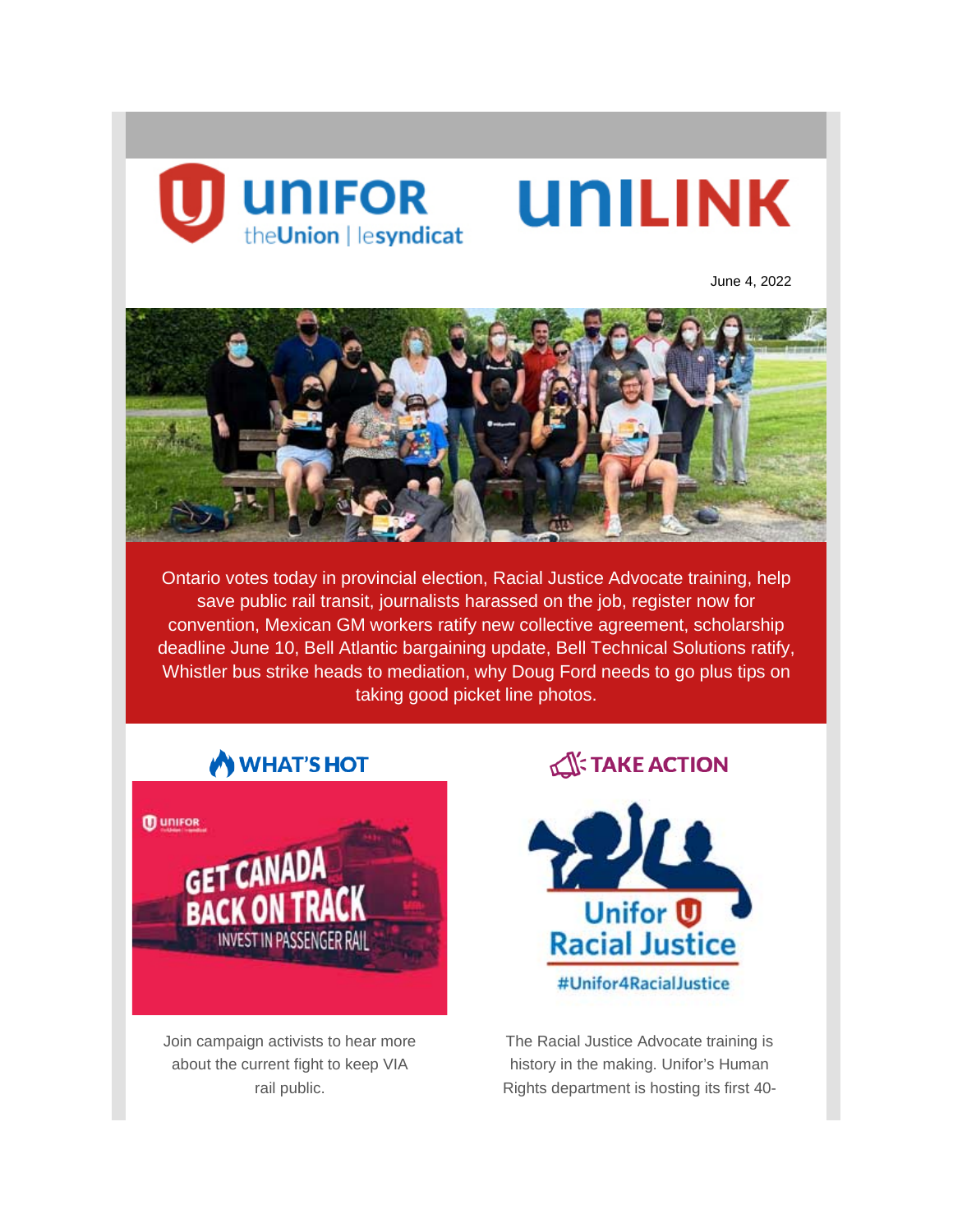Hour Racial Justice Advocates training. Join us in person from June 12 to 17, 2022 in Port Elgin to engage in the community. Register now.

# **READ [MORE](https://backontrack.unifor.org/get_canada_back_on_track_a_webinar_supporting_via_rail)**

## **READ [MORE](https://www.unifor.org/news/events/unifor-racial-justice-40-hour-training)**

# **OIN THE NEWS**



Today is the Ontario provincial election, and polls are open 9am-9pm. It's your chance to vote and stop a second Ford majority.

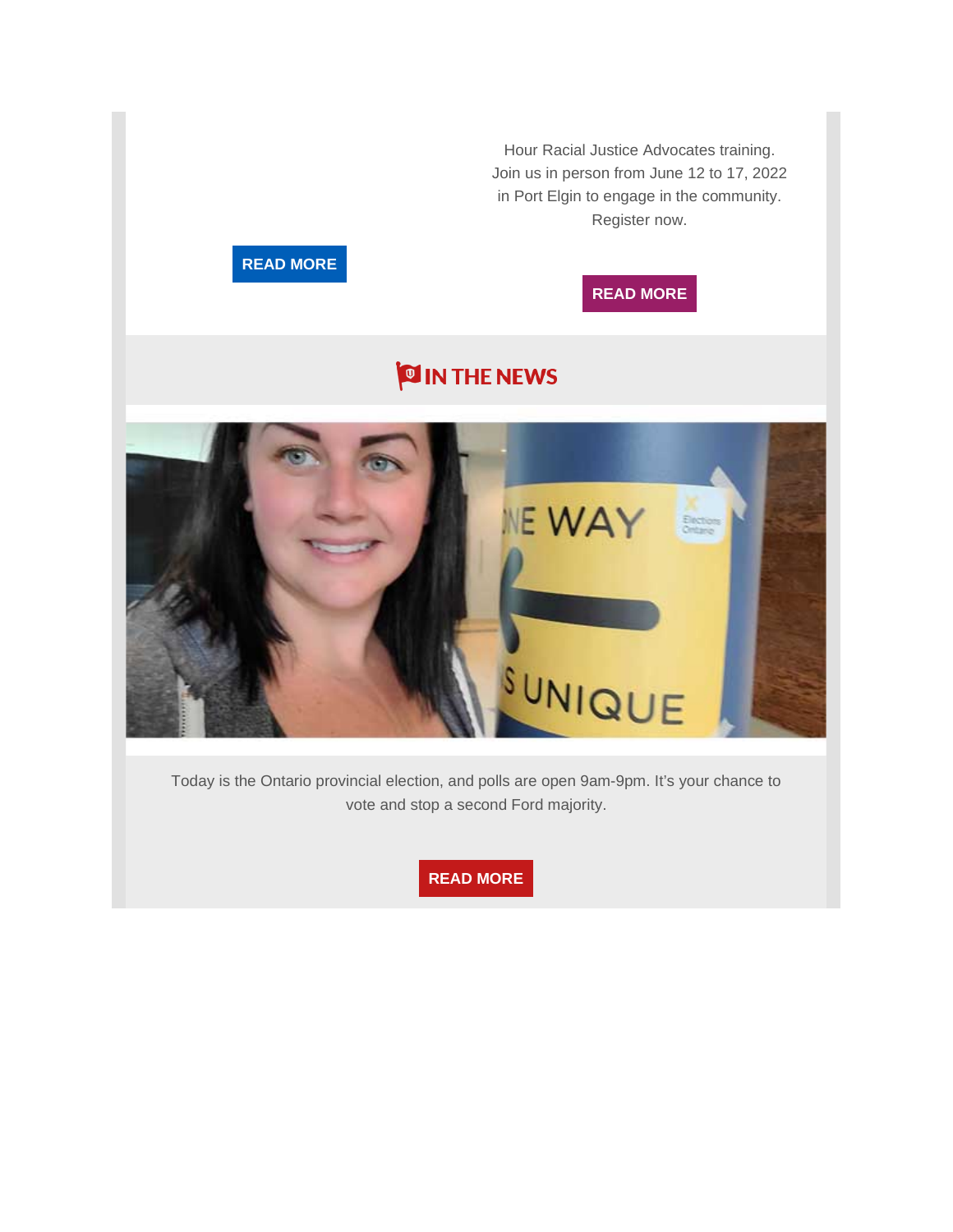

More than 60% of Unifor journalist members told a recent survey that they have face harassment on the job – more than half of it online and almost a quarter reporting daily harassment.



Unifor's fourth Constitutional Convention is just 67 days away and it's time for your local to register your delegates before the July 22, 2022 deadline and book travel and accommodations.

### **READ [MORE](https://www.unifor.org/news/all-news/register-now-unifors-fourth-constitutional-convention)**

## **READ [MORE](https://www.unifor.org/news/all-news/unifor-survey-journalists-face-rising-harassment)**



General Motors workers in Silao, Mexico have ratified a new collective agreement – the first negotiated by their Uniforbacked independent union – that gives them a voice in the workplace for the first time, more money and improved working conditions.



Children of Unifor members in good standing are eligible to apply for one of 28 post-secondary scholarships of \$2,000. Apply before the June 10 deadline!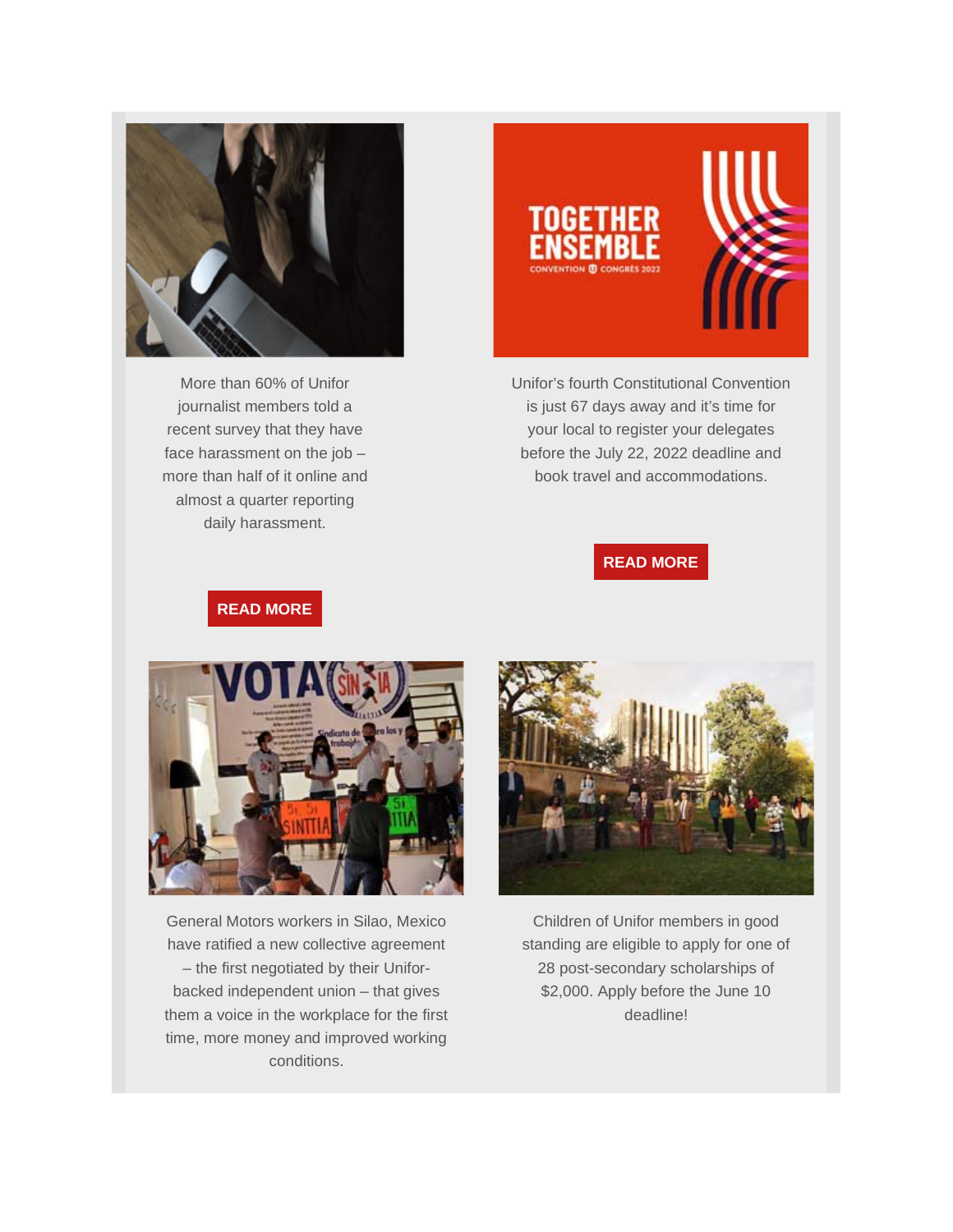#### **READ [MORE](https://www.unifor.org/resources/education/scholarships) READ MORE**

# **E**BARGAINING UPDATES

Read the latest bargaining update from Unifor's Bell Atlantic group, where progress is made on key issues, but teleworking is emerging as a critical issue.

#### **[READ MORE](https://www.unifororg/news/all-news/bell-atlantic-bargaining-bulletin-update-7)**

After the latest rejection of the employer's offer by the Unifor Local 114 membership, the parties have agreed to the province's appointment of Vince Ready as a special mediator. **[READ MORE](https://www.unifor.org/news/all-news/unifor-welcomes-appointment-special-mediator-sea-sky-dispute)**

Bell Technical Solutions members in Ontario ratified a collective agreement that secures wage increases and benefits improvements. **[READ MORE](https://www.unifor.org/news/all-news/bell-technical-solutions-workers-ratify-contract-securing-wage-and-benefits)**

# UIN CASE YOU MISSED IT



Don't let Doug Ford speak for you. Unifor launched a comprehensive

## RESOURCES



Good pictures help tell the story from your picket line, rally, meeting or any